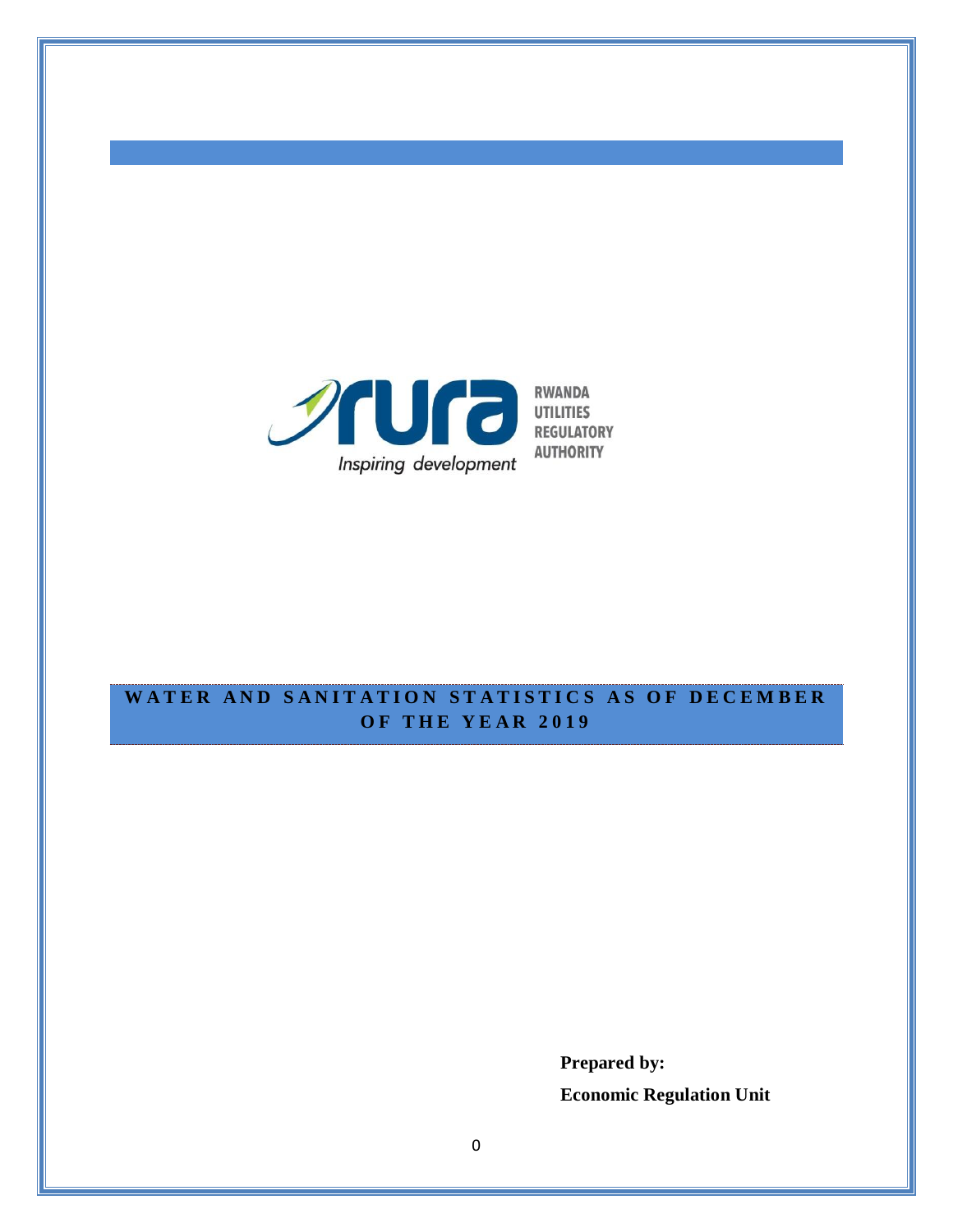# <span id="page-1-0"></span>**TABLE OF CONTENTS**

| 1.2  |  |
|------|--|
| 1.3. |  |
|      |  |
|      |  |
|      |  |
|      |  |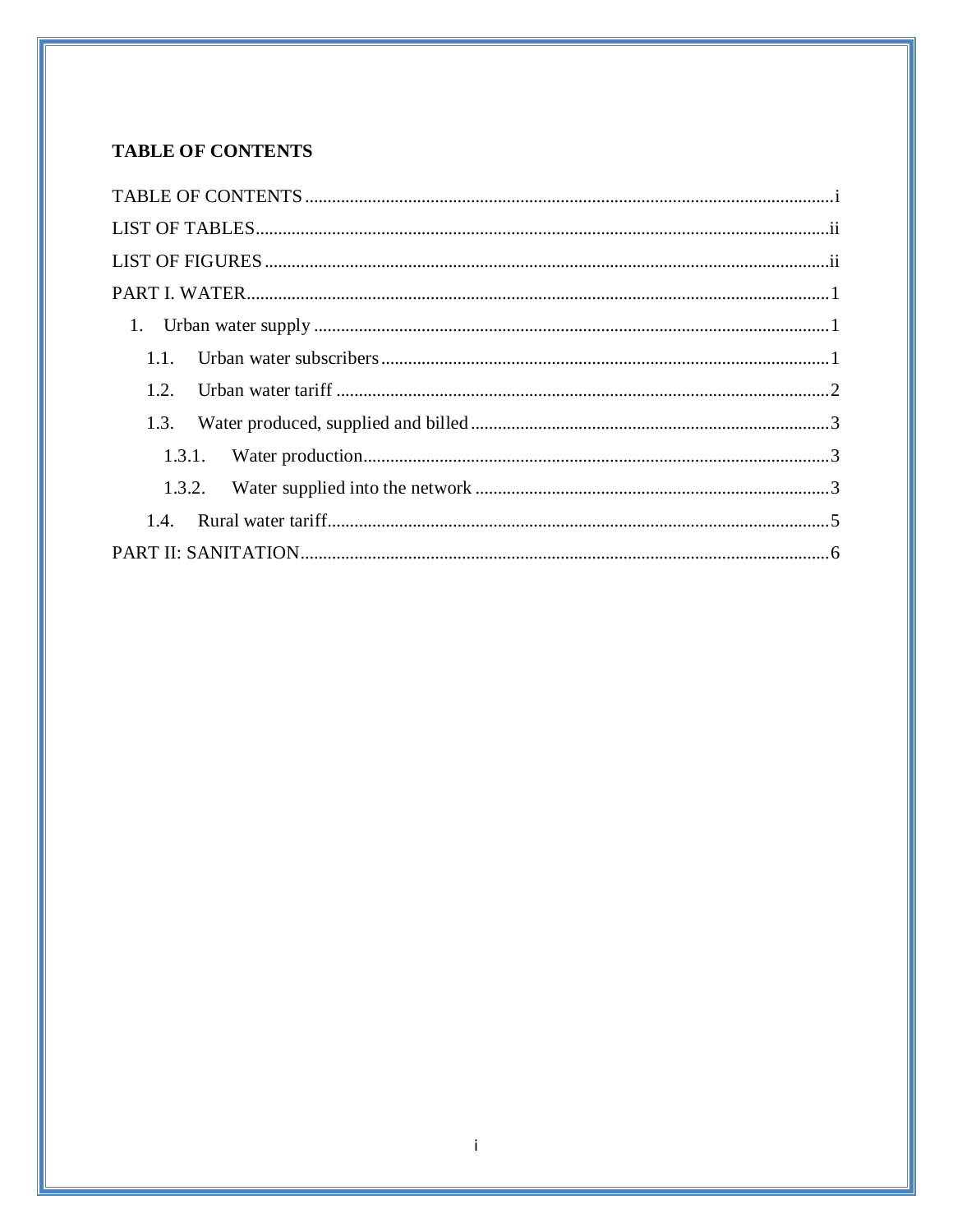## <span id="page-2-0"></span>**LIST OF TABLES**

| Table 1: Urban water subscribers per province and City of Kigali as of December 20191       |  |
|---------------------------------------------------------------------------------------------|--|
|                                                                                             |  |
| Table 3: Applicable tariff for WASAC customers by consumption block (VAT exclusive) 2       |  |
|                                                                                             |  |
|                                                                                             |  |
|                                                                                             |  |
|                                                                                             |  |
| Table 8: Maximum tariff for solid waste collection and transportation in the City of Kigali |  |

## <span id="page-2-1"></span>**LIST OF FIGURES**

| Figure 2: Water production $(m^3)$ per treatment plant as of the 4 <sup>th</sup> quarter 2019 3    |  |
|----------------------------------------------------------------------------------------------------|--|
|                                                                                                    |  |
| Figure 4: Distribution of rural water service providers' licenses as of December 20195             |  |
| Figure 5: Distribution of solid waste collection and transportation operators across provinces and |  |
|                                                                                                    |  |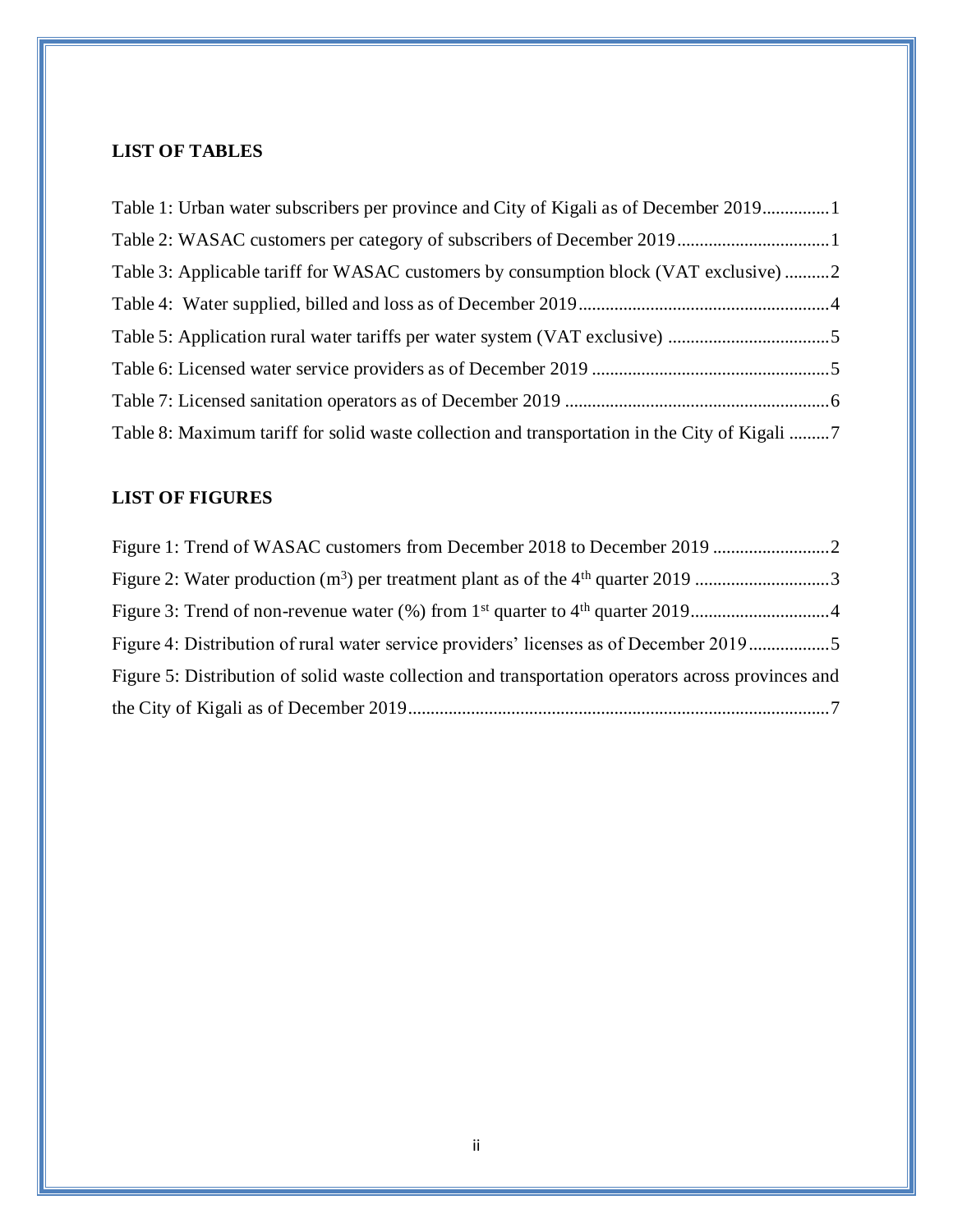#### <span id="page-3-0"></span>**PART I. WATER**

#### <span id="page-3-1"></span>**1. Urban water supply**

#### <span id="page-3-2"></span>**1.1. Urban water subscribers**

As of December 2019, the number of urban and peri-urban water subscribers served by WASAC Ltd increased to 222,566 from 219,127 connections recorded at the end of September 2019, which represents an increase of 1.6 percent. The 51% of these connections are in the City of Kigali while 49% of them are distributed in the provinces. This difference is mainly attributed to the fact that, the people and institutions in the provinces are supplied by Rural Water Service Providers.

<span id="page-3-3"></span>

| Table 1: Urban water subscribers per province and City of Kigali as of December 2019 |  |  |
|--------------------------------------------------------------------------------------|--|--|
|                                                                                      |  |  |

| <b>Province</b>   | Sep-2019 | Dec-2019 | Variation $(\%)$ |
|-------------------|----------|----------|------------------|
| City of Kigali    | 113,122  | 114,678  | 1.4              |
| Southern province | 28,277   | 28,705   | 1.5              |
| Western province  | 21,425   | 21,657   | 1.1              |
| Northern province | 18,530   | 19,011   | 2.6              |
| Eastern province  | 37,773   | 38,515   | 2.0              |
| <b>Total</b>      | 219,127  | 222,566  | 1.6              |

**Source: WASAC, December 2019**

#### <span id="page-3-4"></span>**Table 2: WASAC customers per category of subscribers of December 2019**

At the end of December 2019, the 91.21% of urban water subscribers are in the category of residential, whereas the remaining 8.79% are in the category of non-residential, industrial, and public standpipes.

| <b>Category of subscribers</b> | <b>Water subscribers</b> | Share $(\% )$ |
|--------------------------------|--------------------------|---------------|
| Residential connections        | 202,994                  | 91.21         |
| Non-Residential connections    | 14,720                   | 6.61          |
| Industrial connections         | 232                      | 0.10          |
| Public Standpipes (BF)         | 4,620                    | 2.08          |
| <b>Total subscribers</b>       | 222,566                  | 100.0         |

**Source: WASAC, December 2019**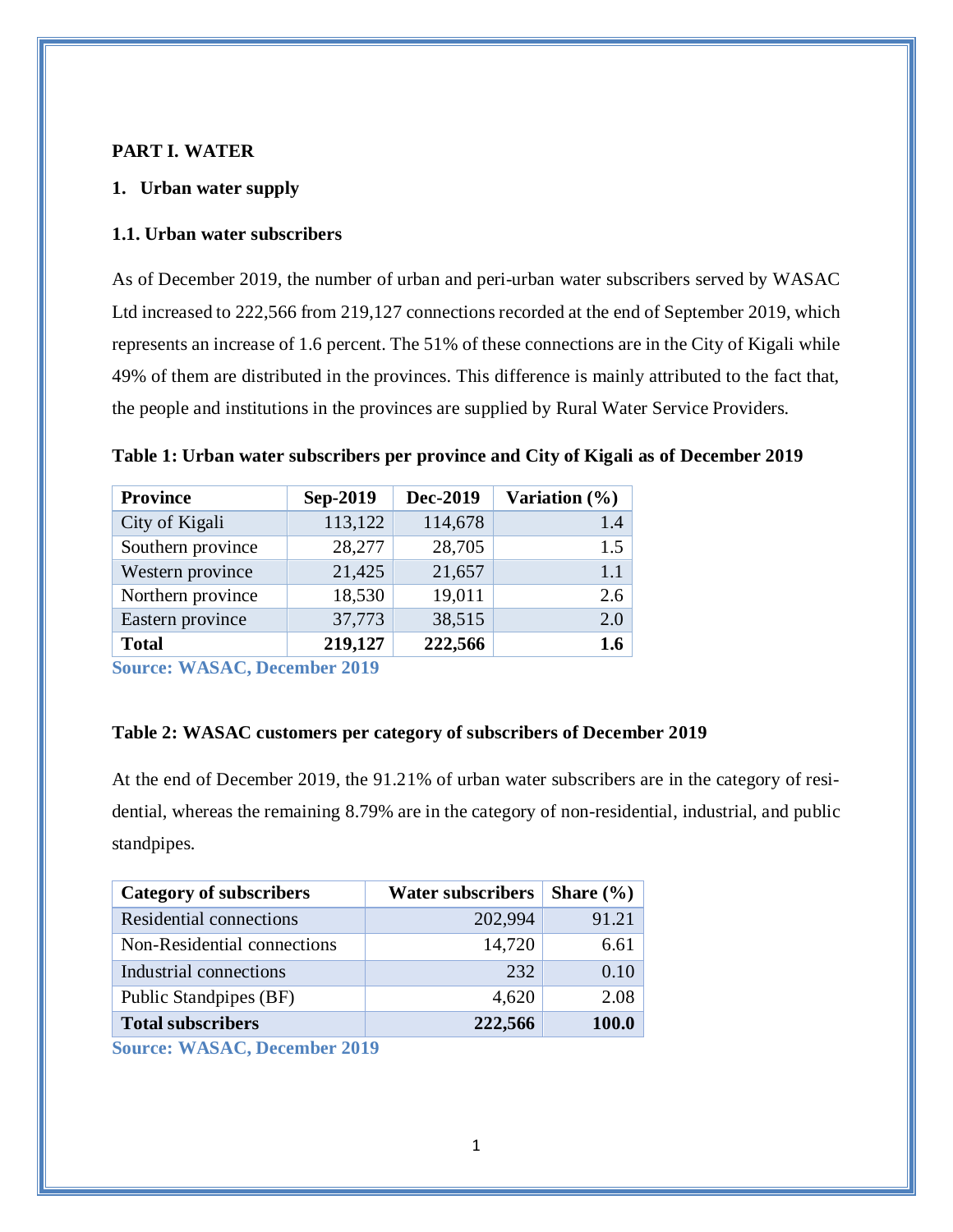## <span id="page-4-2"></span>**Figure 1: Trend of WASAC customers from December 2018 to December 2019**

At the end of December 2019, the number of connected customers increased to 222,566 from 211,434 recorded at the end of December of the year 2018, representing an increase of 5.3%.



**Source: WASAC, December 2019**

### <span id="page-4-0"></span>**1.2. Urban water tariff**

<span id="page-4-1"></span>**Table 3: Applicable tariff for WASAC customers by consumption block (VAT exclusive)**

| <b>Customer category</b> | <b>Monthly con-</b><br>sumption block | <b>Tariff up to Jan</b><br>2019 (Frw/m3) | <b>Current tariff</b><br>(Frw/m3) | Variation $(\% )$ |
|--------------------------|---------------------------------------|------------------------------------------|-----------------------------------|-------------------|
| Public taps              | N/A                                   | 323                                      | 323                               | 0.0               |
| Residential              | $0-5m3$                               | 323                                      | 340                               | 5.3               |
|                          | $6 - 20m3$                            | 331                                      | 720                               | 117.5             |
|                          | $21 - 50m3$                           | 413                                      | 845                               | 104.6             |
|                          | $> 50 \text{ m}$ 3                    | 736                                      | 877                               | 19.2              |
| Non Residential          | $0-50m3$                              | 736                                      | 877                               | 19.2              |
|                          | $> 50 \text{ m}$ 3                    | 847                                      | 895                               | 5.7               |
| Industries               | N/A                                   | 736                                      | 736                               | 0.0               |

**Source: RURA**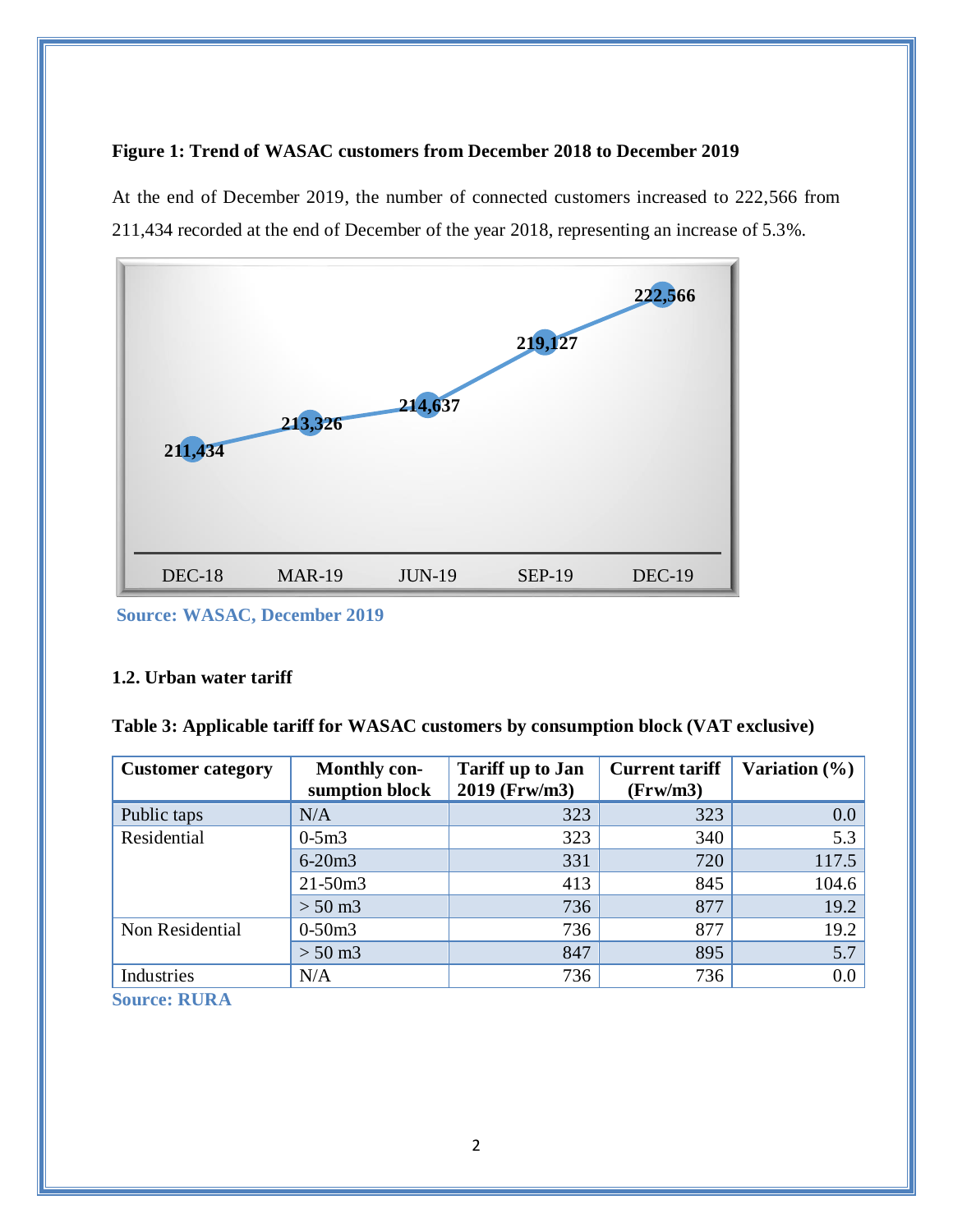### <span id="page-5-0"></span>**1.3. Water produced, supplied and billed**

#### <span id="page-5-1"></span>**1.3.1. Water production**

During this quarter under review, the total quantity of water produced by WASAC Ltd for suppling in its service area stood at 13.0 million cubic meters. The below figure displays the quantity of water producted in the fourth quarter of year 2019 per water treatment plant.

<span id="page-5-3"></span>



#### **Source: WASAC, December 2019**

#### <span id="page-5-2"></span>**1.3.2. Water supplied into the network**

During this quarter under review, the quantity of water supplied into the network was 12.4 million cubic meters whereas 7.0 million cubic meters were billed. The difference of 553,111 cubic meter between water produced  $(13,012,823 \text{ m}^3)$  and supplied  $(12,459,712 \text{ m}^3)$  is an estimated water loss mainly from back washing and network flushing.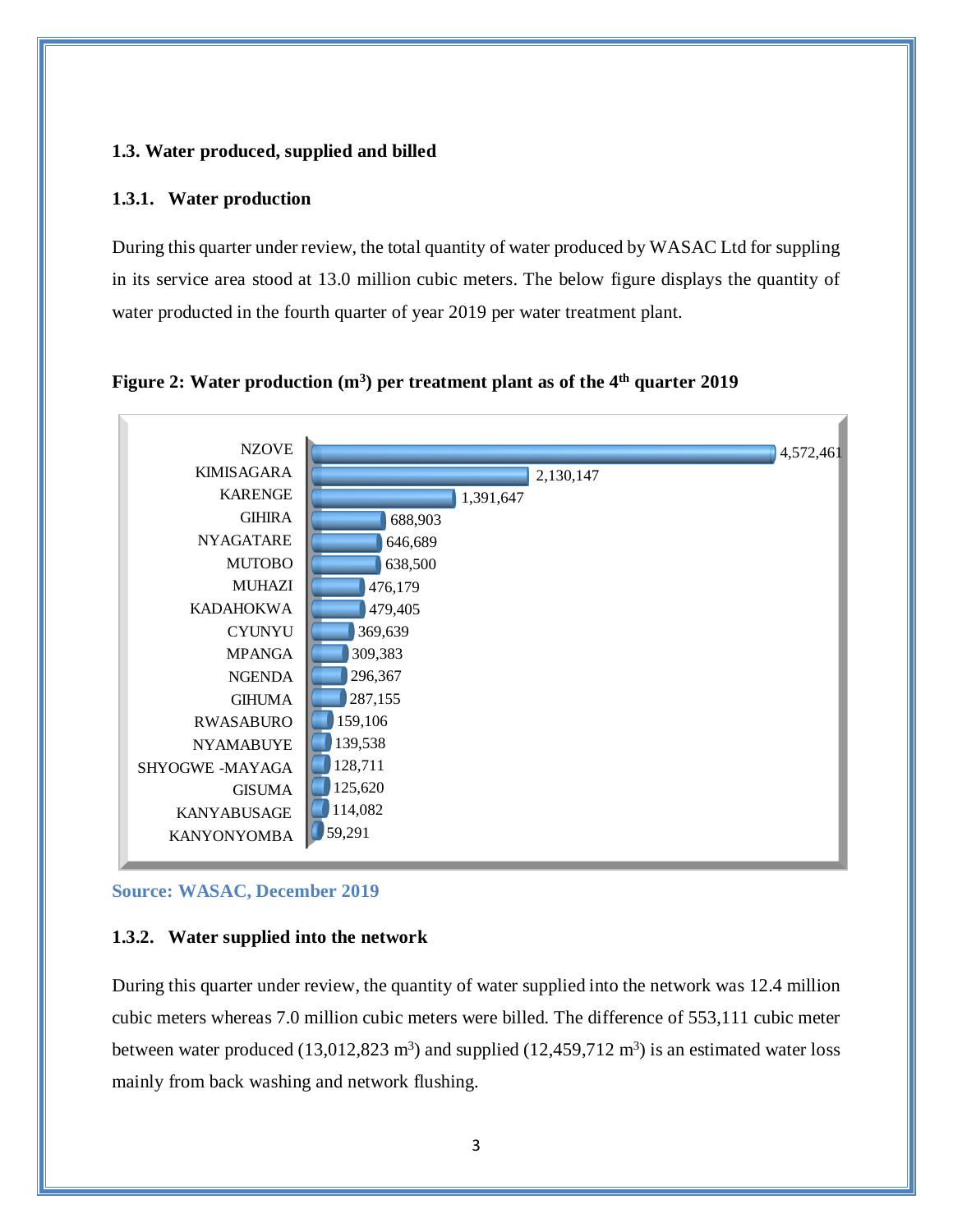| <b>District</b>    | Water supplied $(m^3)$ | Water billed $(m^3)$ | Water loss $(m^3)$ | Water loss $(\% )$ |
|--------------------|------------------------|----------------------|--------------------|--------------------|
| <b>Kigali City</b> | 7,574,912              | 4,488,433            | 3,086,479          | 40.7               |
| <b>Bugesera</b>    | 290,503                | 224,020              | 66,483             | 22.9               |
| <b>Gicumbi</b>     | 139,398                | 77,362               | 62,036             | 44.5               |
| <b>Huye</b>        | 459,661                | 252,679              | 206,982            | 45.0               |
| Karongi            | 114,037                | 66,879               | 47,158             | 41.4               |
| Muhanga            | 277,389                | 170,077              | 107,312            | 38.7               |
| <b>Musanze</b>     | 648,814                | 395,823              | 252,991            | 39.0               |
| <b>Ngoma</b>       | 157,398                | 85,597               | 71,801             | 45.6               |
| <b>Nyagatare</b>   | 633,813                | 228,861              | 404,952            | 63.9               |
| <b>Nyamagabe</b>   | 124,337                | 86,855               | 37,482             | 30.1               |
| <b>Nyanza</b>      | 216,746                | 121,053              | 95,693             | 44.1               |
| <b>Rubavu</b>      | 673,414                | 384,274              | 289,140            | 42.9               |
| <b>Ruhango</b>     | 104,134                | 55,098               | 49,036             | 47.1               |
| <b>Rusizi</b>      | 369,557                | 158,139              | 211,418            | 57.2               |
| Rwamagana          | 675,599                | 290,051              | 385,548            | 57.1               |
| <b>Total</b>       | 12,459,712             | 7,085,201            | 5,374,511          | 43.1               |

<span id="page-6-0"></span>

| Table 4: Water supplied, billed and loss as of December 2019 |  |
|--------------------------------------------------------------|--|
|--------------------------------------------------------------|--|

**Source: WASAC, December 2019**

#### <span id="page-6-1"></span>**Figure 3: Trend of non-revenue water (%) from 1 st quarter to 4th quarter 2019**

The chart below illustrates that 39.9 percent of water supplied within all branches in 2019 was non-revenue water due mainly to illegal connections, leakages, road construction, metering inaccuracies, meter bursts, meter blocked, and stealing water by moving meters.



**Source: WASAC, December 2019**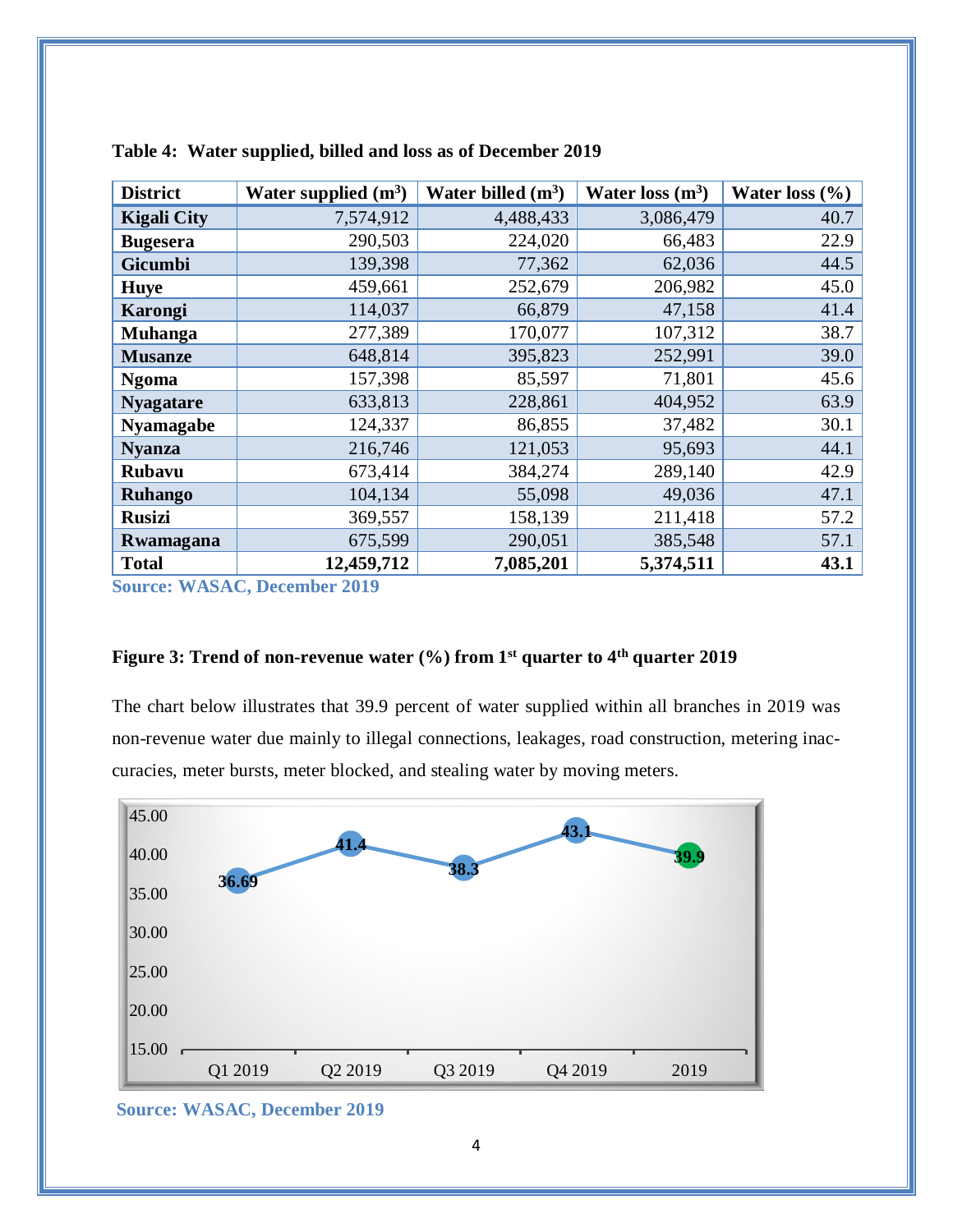### <span id="page-7-0"></span>**1.4. Rural water tariff**

#### <span id="page-7-1"></span>**Table 5: Application rural water tariffs per water system (VAT exclusive)**

| <b>Water system</b> | Tariff RWF/m <sup>3</sup> | <b>Tariff RWF/Jerrican</b> |
|---------------------|---------------------------|----------------------------|
| Gravity             | 287                       |                            |
| Electricity pumping | 731                       |                            |
| Diesel Pumping      | 921                       |                            |
| Turbo               | 689                       | 16                         |
| Complex System      | 597                       | 14                         |

**Source: Board Decision N°06/BD/ER-LER/RURA/2016**

#### <span id="page-7-2"></span>**Table 6: Licensed water service providers as of December 2019**

As of December 2019, one (1) Urban Water Supply, one (1) for Bulk Water Supply, one (1) for Management of Complex Rural Water Supply Infrastructure, and sixty-three (63) for Rural Water Supply Infrastructure Management licenses were issued.

| <b>Category of license</b>                                                          | <b>Number of licensees</b> |
|-------------------------------------------------------------------------------------|----------------------------|
| Urban Water Supply (Water Utility - WU)                                             |                            |
| <b>Bulk Water Supply License (BWS)</b>                                              |                            |
| Rural Water Supply (Management of Complex Water Supply Infrastruc-<br>$ture-MCWSI)$ |                            |
| Rural Water Supply (Water Supply Infrastructure Management-WSIM)                    | 63                         |
| <b>Source: RURA, December 2019</b>                                                  |                            |

#### <span id="page-7-3"></span>**Figure 4: Distribution of rural water service providers' licenses as of December 2019**

At the end of December 2019, twenty-five (25) licenses were provided to rural water service operators for serving in Western province, fifteen (15) in Southern province, thirteen (13) in Northern province, nine (9) in Eastern province and two (2) licensees in the City of Kigali.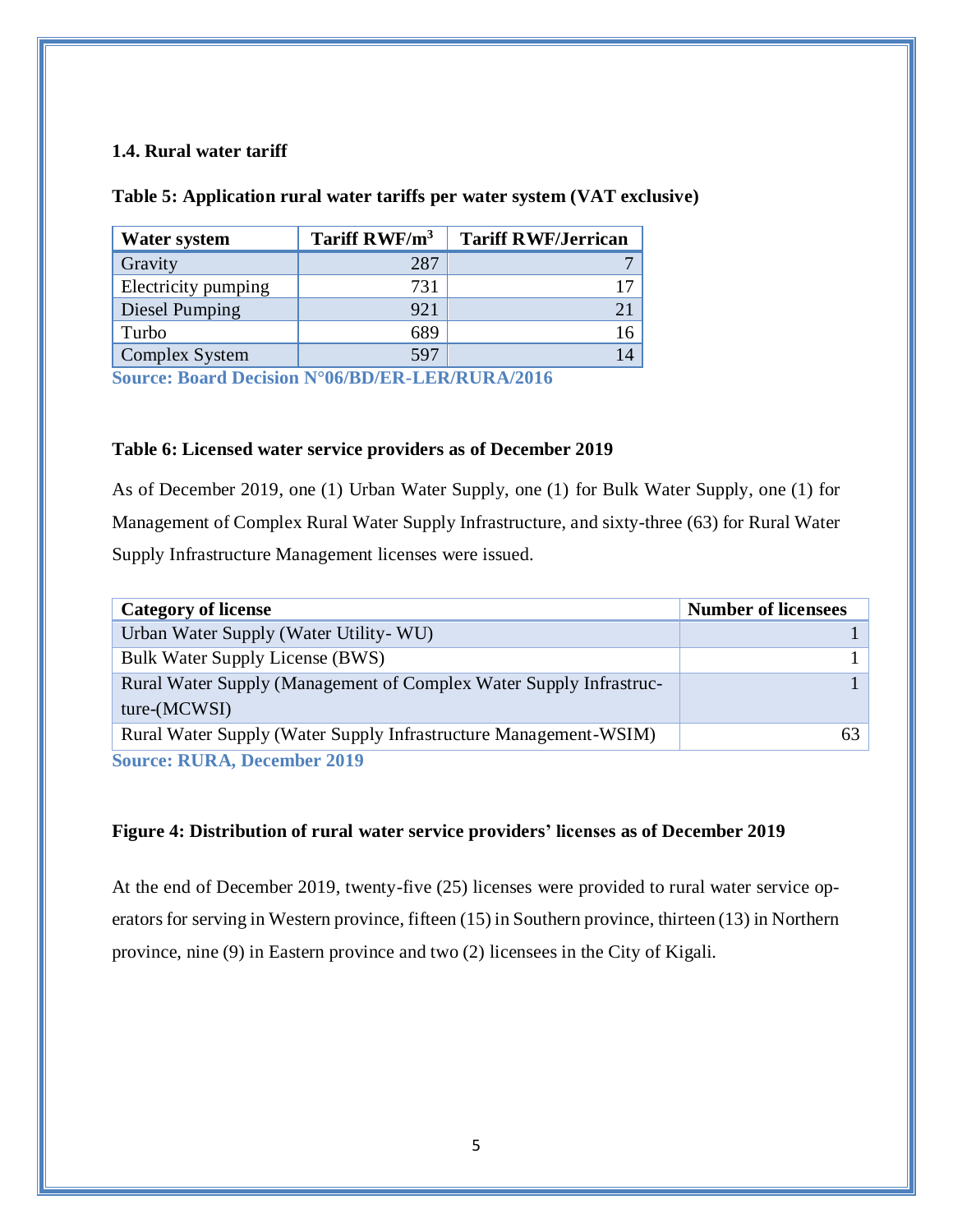

<span id="page-8-0"></span>**Source: RURA, December 2019**

## **PART II: SANITATION**

At the end of December 2019, two hundred and thirteen (213) cleaning services, seven (7) liquid waste water treatment system, six (6) solid waste collection and transportation, five (5) waste recycling, one (1) treatment of hazardous waste management, and thirty-two (32) solid waste collection and transportation licenses were issued in the need to increase the hygiene and cleaning services in Rwanda.

<span id="page-8-1"></span>

| Table 7: Licensed sanitation operators as of December 2019 |
|------------------------------------------------------------|
|------------------------------------------------------------|

| <b>Number of licensees</b> |
|----------------------------|
| 213                        |
|                            |
|                            |
|                            |
|                            |
| 32                         |
|                            |

**Source: RURA, December 2019**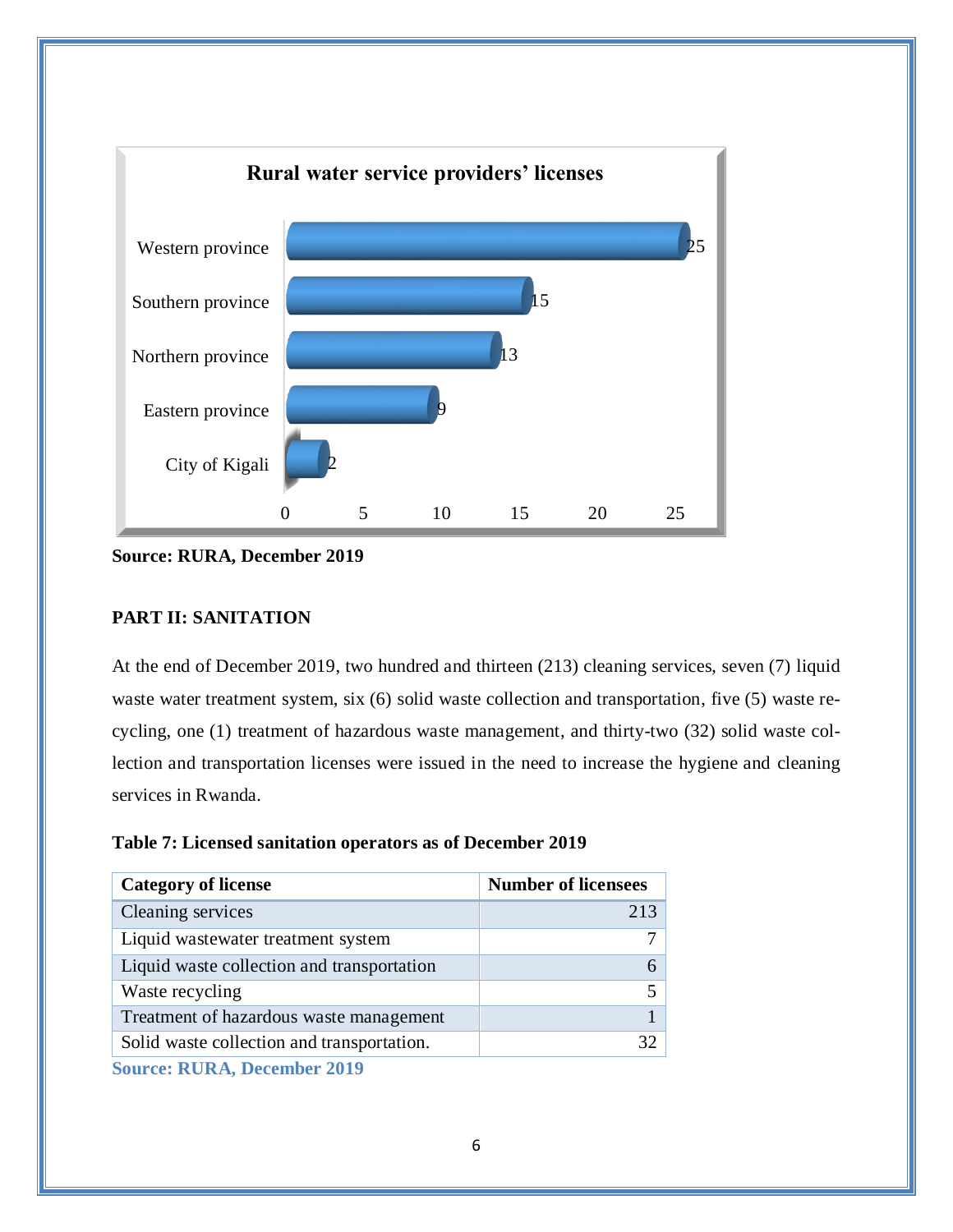## <span id="page-9-1"></span>**Figure 5: Distribution of solid waste collection and transportation operators across provinces and the City of Kigali as of December 2019**

The 47 percent of recorded licenses for the collection and transportation of sold wastes were in City of Kigali whereas 53 percent were in the provinces.



**Source: RURA, December 2019**

<span id="page-9-0"></span>

| Table 8: Maximum tariff for solid waste collection and transportation in the City of Kigali |  |  |  |
|---------------------------------------------------------------------------------------------|--|--|--|
|                                                                                             |  |  |  |

| <b>District</b> | <b>Sector</b> | Tariff (Frw) per month for two sacks in a week for household |                                 |                                 |
|-----------------|---------------|--------------------------------------------------------------|---------------------------------|---------------------------------|
|                 |               | <b>Lower income earners</b>                                  | <b>Middle income</b><br>earners | <b>Higher income</b><br>earners |
| Nyarugenge      | Mageragere    | 2,300                                                        | 4,600                           | 6,900                           |
|                 |               |                                                              |                                 |                                 |
|                 | Kanyinya      | 2,000                                                        | 4,100                           | 6,100                           |
|                 | Nyamirambo    | 2,000                                                        | 3,900                           | 5,900                           |
|                 | Kigali        | 2,100                                                        | 4,100                           | 6,200                           |
|                 | Kitega        | 1,900                                                        | 3,800                           | 5,700                           |
|                 | Rwezamenyo    | 1,800                                                        | 3,600                           | 5,500                           |
|                 | Nyakabanda    | 1,900                                                        | 3,800                           | 5,600                           |
|                 | Muhima        | 1,800                                                        | 3,700                           | 5,500                           |
|                 | Nyarugenge    | 1,800                                                        | 3,600                           | 5,300                           |
|                 | Kimisagara    | 1,900                                                        | 3,700                           | 5,600                           |
| Kicukiro        | Gahanga       | 1,800                                                        | 7,500                           | 11,200                          |
|                 | Gatenga       | 1,200                                                        | 5,100                           | 7,700                           |